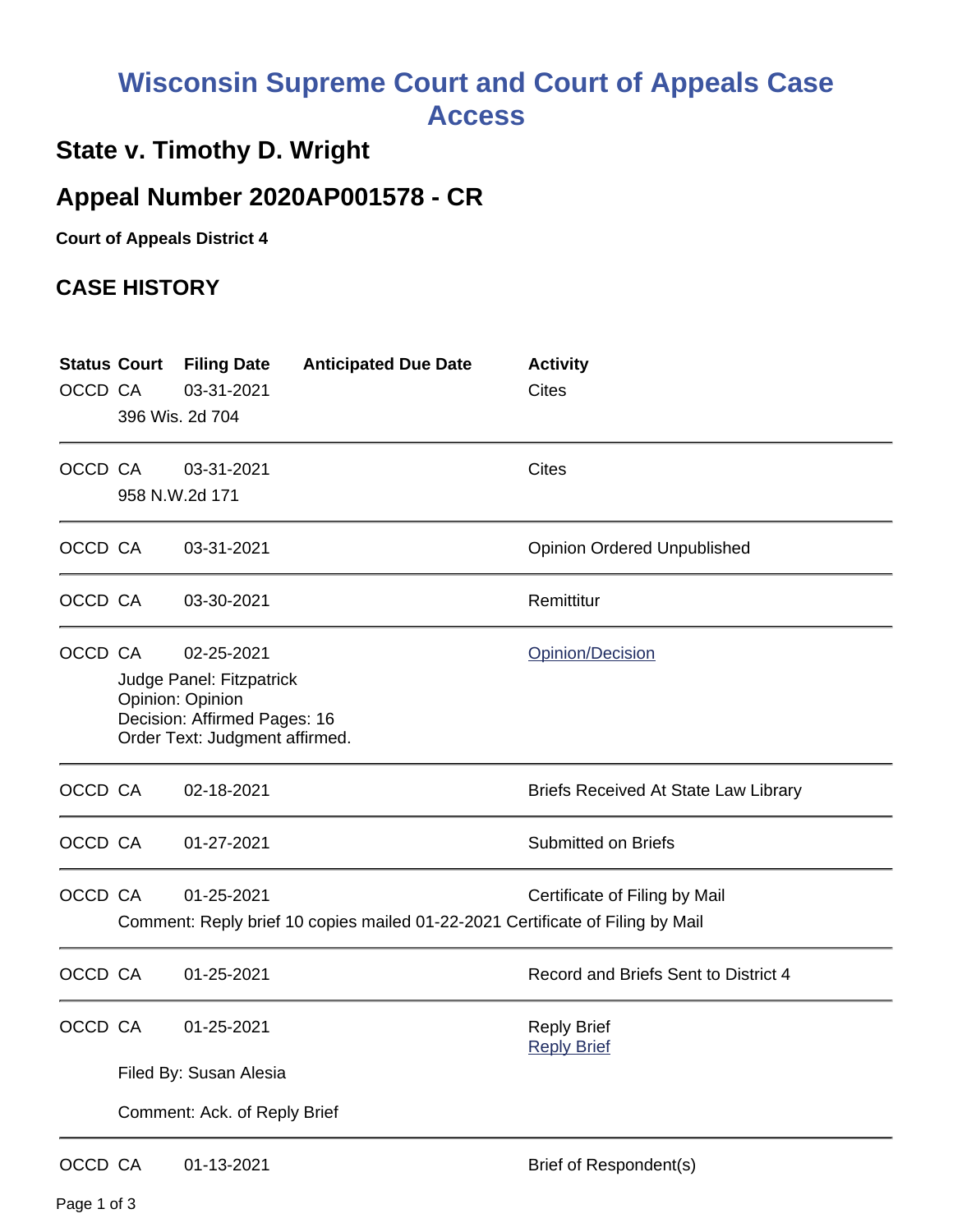Filed By: Richard Spoentgen

Comment: Ack. of Filing - Brief of Respondent

| OCCD CA |                                        | 12-29-2020<br>Filed By: Richard Spoentgen<br>Submit Date: 1-4-2021<br>Decision: (G) Grant<br>Decision Date: 1-6-2021<br>IT IS ORDERED that the time to file the respondent's brief is extended to February 3, 2021.<br>See BRS event due on 2-3-2021<br><b>Comment: Motion to Extend Time</b>                 | Motion to Extend Time                                                                           |  |  |  |
|---------|----------------------------------------|---------------------------------------------------------------------------------------------------------------------------------------------------------------------------------------------------------------------------------------------------------------------------------------------------------------|-------------------------------------------------------------------------------------------------|--|--|--|
| OCCD CA |                                        | 12-03-2020<br>Comment: Appellant's brief 10 copies mailed 12-01-2020                                                                                                                                                                                                                                          | Certificate of Filing by Mail                                                                   |  |  |  |
| OCCD CA |                                        | 12-03-2020                                                                                                                                                                                                                                                                                                    | Brief & Appx of Appellant(s)<br>Acknowledgement of Filing of Brief<br><b>Brief of Appellant</b> |  |  |  |
|         | Filed By: Susan Alesia                 |                                                                                                                                                                                                                                                                                                               |                                                                                                 |  |  |  |
|         | Comment: Appendix - Brief of Appellant |                                                                                                                                                                                                                                                                                                               |                                                                                                 |  |  |  |
| OCCD CA |                                        | 11-10-2020<br><b>Delinquency Motion</b><br>Filed By: Unassigned District 4<br>Submit Date: 11-10-2020<br>Decision: (O) Other<br>Decision Date: 11-16-2020<br>IT IS ORDERED that the delinquency notice issued on November 3, 2020, is vacated.<br>See SRT event due on 10-5-2020<br>Comment: 11-16-2020 Order |                                                                                                 |  |  |  |
| OCCD CA |                                        | 11-03-2020<br>Comment: New due date of connected SRT: 11-10-2020 Delinquency CTO (11/3/20)                                                                                                                                                                                                                    | Delinquent                                                                                      |  |  |  |
| OCCD CA |                                        | 10-22-2020<br>Comment: 1-3 to 27-1 ELECTRONICALLY FILED Record Filing Notice                                                                                                                                                                                                                                  | Record                                                                                          |  |  |  |
| OCCD CA |                                        | 09-23-2020<br>Comment: Notif. Sent-Filing of NAP & Ct. Record                                                                                                                                                                                                                                                 | Notif. Sent-Filing of NAP & Ct. Record                                                          |  |  |  |
| OCCD CA | <b>Comment: SPD</b>                    | 09-23-2020                                                                                                                                                                                                                                                                                                    | Fee Waived                                                                                      |  |  |  |
| OCCD CA |                                        | 09-23-2020<br>Comment: Notice of Appeal (from Appellant); Notice of Appeal & Court Record (transmittal)                                                                                                                                                                                                       | Notice of Appeal & Court Record                                                                 |  |  |  |